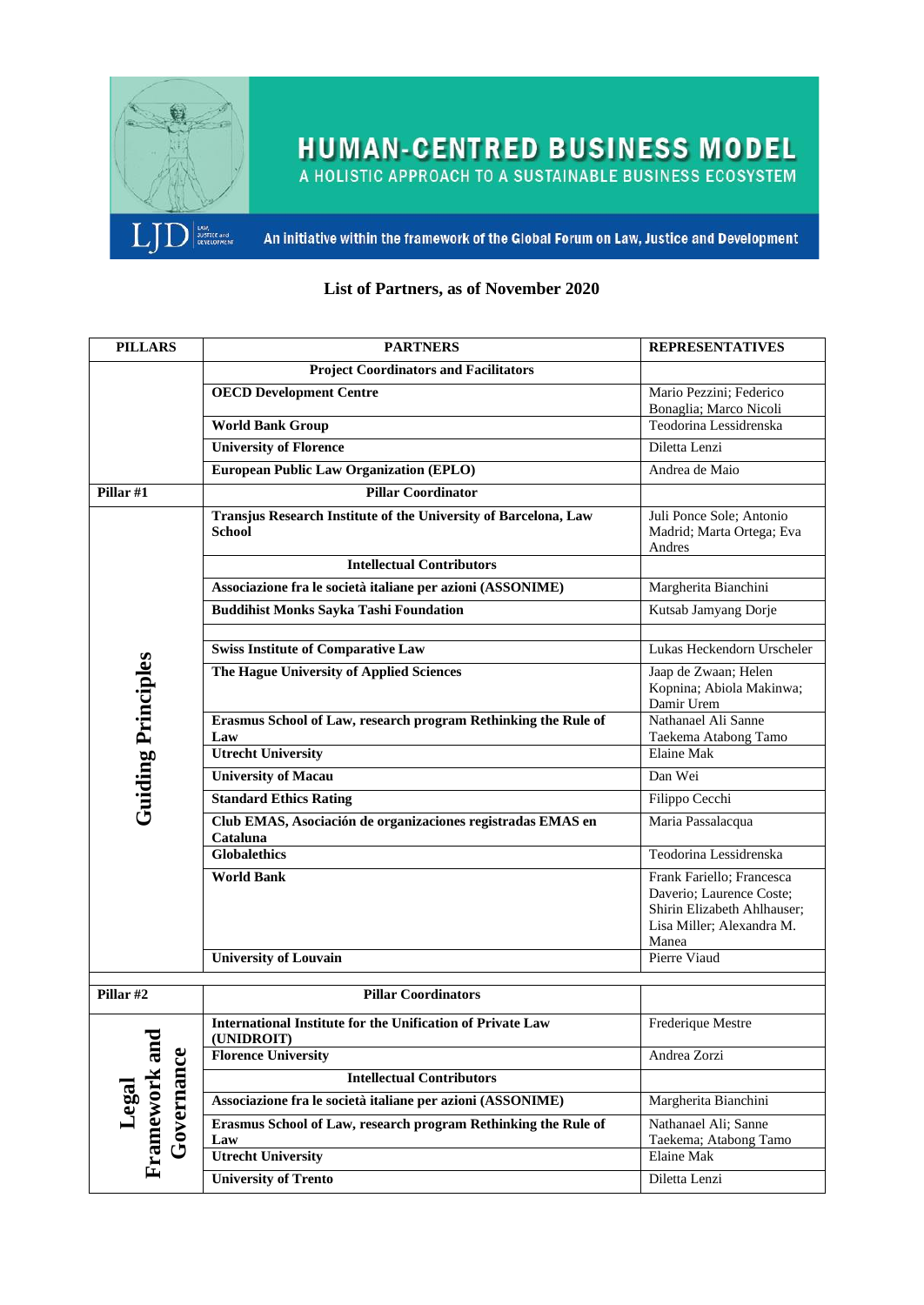|                       | <b>International Institute for the Unification of Private Law</b><br>(UNIDROIT)         | Ignacio Tirado                                                                            |
|-----------------------|-----------------------------------------------------------------------------------------|-------------------------------------------------------------------------------------------|
|                       | <b>International Institute for Cooperatives at HEC Montreal</b>                         | Rym Ayadi; Emanuele Sessa                                                                 |
|                       | <b>Loyola University</b>                                                                | William Loris; Thomas<br>McInerney; Vanessa Caruso;<br>Steven A. Ramirez; Shelly<br>Dunck |
|                       | The Hague University of Applied Sciences                                                | Jaap de Zwaan; Helen<br>Kopnina; Abiola Makinwa;<br>Damir Urem                            |
|                       | <b>International Monetary Fund</b>                                                      | Pasquale di Benedetta                                                                     |
|                       | <b>University of Xiangtan</b>                                                           | Salvatore Mancuso                                                                         |
|                       | <b>Union Internationale du Notariat</b>                                                 | Elena Bevilacqua; Lionel<br>Galliez; Cesare Licini;<br>Giovanni Liotta                    |
|                       | <b>Conseil National du Notariat</b>                                                     | Willy Giacchino                                                                           |
|                       | <b>University of Michigan - Law School</b>                                              | Kristin Roe; Timothy<br>Dickinson                                                         |
|                       | <b>Korean Ministry of Justice</b>                                                       | Min Kyong Cho                                                                             |
| Pillar #3             | <b>Pillar Coordinators</b>                                                              |                                                                                           |
|                       | <b>Center for Relationship Banking &amp; Economics (CERBE), LUMSA</b><br>University     | Giovanni Ferri                                                                            |
| Financial             | <b>Bologna University</b>                                                               | Francesco Vella                                                                           |
| Pillar                | <b>Intellectual Contributors</b>                                                        |                                                                                           |
|                       | <b>University of Bolzano</b>                                                            | Federica Viganò                                                                           |
|                       | <b>International Institute for Cooperatives at HEC Montreal</b>                         | Rym Ayadi; Emanuele Sessa                                                                 |
|                       | <b>International Financial Corporation (IFC)</b>                                        | Flavia Rosembuj; Sebastiano<br><b>Bottio</b>                                              |
| Pillar #4             | <b>Pillar Coordinators</b>                                                              |                                                                                           |
|                       | <b>University of Michigan - Law School</b>                                              | Reuven Avi Yonah; Zachee<br>Pouga Tinhaga                                                 |
|                       | <b>George Washington University - Law School</b>                                        | Karen Brown                                                                               |
|                       | <b>Intellectual Contributors</b>                                                        |                                                                                           |
| llar                  | <b>International Center for Tax and Development, UK</b>                                 | Mick Moore                                                                                |
|                       | <b>Seoul National University Law School</b>                                             | Chang Hee Lee                                                                             |
|                       | <b>Inter-American Development Bank</b>                                                  | Alberto Barreix                                                                           |
| <b>Fiscal Pi</b>      | The Global Observatory on Tax Agencies at Universitat de Barcelona                      | Eva Andres Aucejo<br>Victor Thuronyi                                                      |
|                       | <b>IMF</b> Legal<br><b>International Association of Financial Executives Institutes</b> | Filipa Correia                                                                            |
|                       | <b>GTAP Global Tax Advisers Platform</b>                                                | Aleksander Ivanovsky                                                                      |
|                       | CFE Tax Advisers Europe (Confédération Fiscale Européenne)                              | Piergiorgio Valente                                                                       |
|                       | <b>Monash University Business School</b>                                                | Rick Krever                                                                               |
|                       |                                                                                         |                                                                                           |
| Pillar #5             | <b>Pillar Coordinator</b>                                                               |                                                                                           |
|                       | <b>European Public Law Organization (EPLO)</b>                                          | Andrea de Maio;                                                                           |
| Procurement<br>Pillar | <b>LUISS University</b>                                                                 | Livia Ventura; Barbara De<br>Donno                                                        |
|                       | <b>Intellectual Contributors</b>                                                        |                                                                                           |
|                       | <b>Sempertegui Law Firm</b>                                                             | Leonardo Sempertegui                                                                      |
|                       | <b>SciencesPo Paris</b>                                                                 | Jean-Bernard Auby                                                                         |
| Pillar #6             | <b>Pillar Coordinators</b>                                                              |                                                                                           |